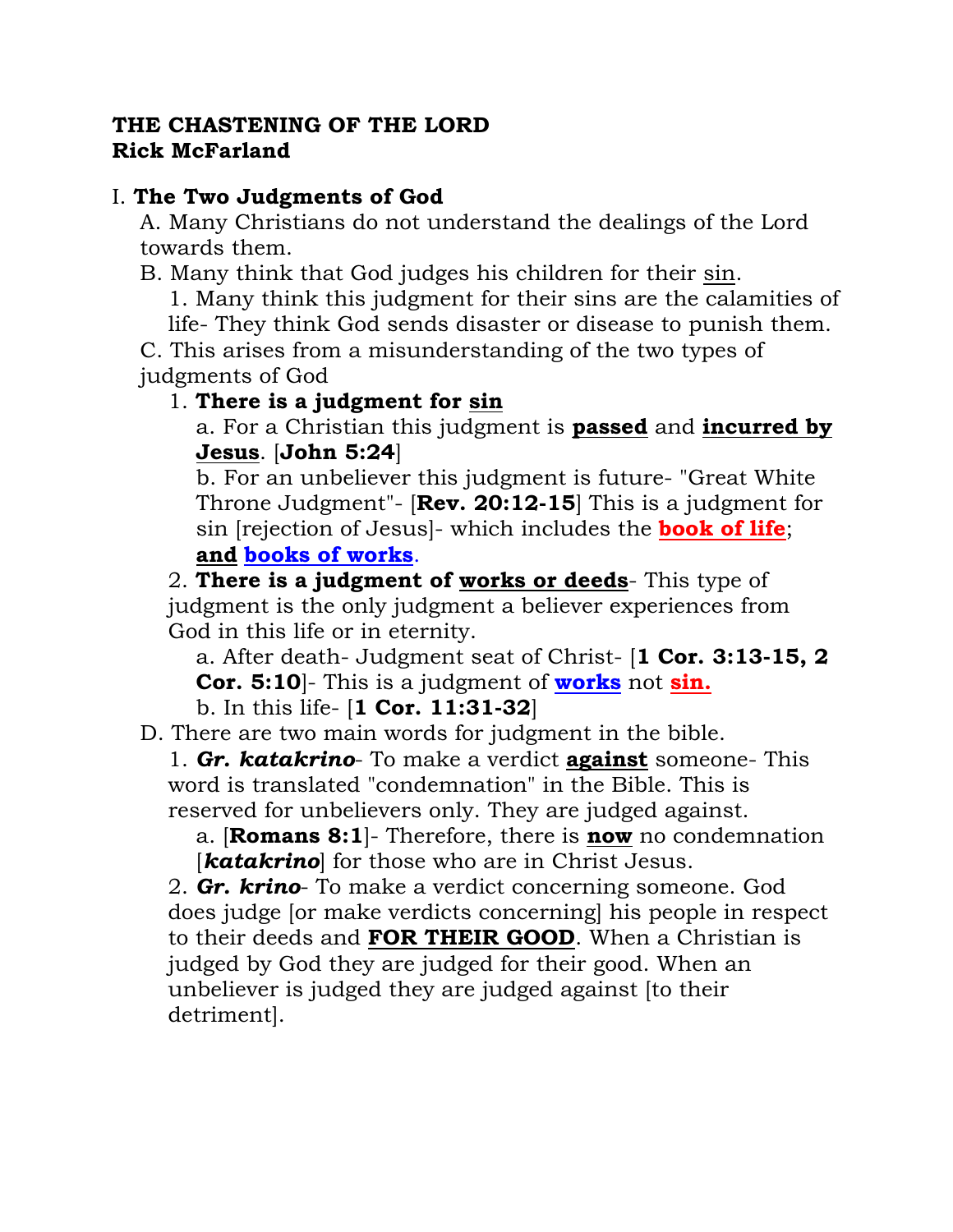#### **II. 1st type of judgment- Judgment for sin**

A. The judgment for sin is spiritul death

1. [**Romans 6:23**]- The wages or penalty [judgment] of sin is death

2. This deals with the guilt incurred by sin

3. Jesus took this judgment in our behalf and as us on the cross

a. [**2 Cor. 5:14**]- He died for all

b. [**Hebrews 2:9**]- He tasted death for all

c. He was our **propitation**- satisfaction and turning away of God's wrath- [**Romans 3:25, Hebrews 2:17, 1 John 2:2, 1 John 4:10**]

4. God will never judge us [*for our sins*] because they have been judged in Jesus. This would be double jeopardy.

a. [**John 3:18**]- He who believes in Jesus Christ **IS NOT JUDGED** [for sin]. "*Is not judged*" is present tense in the Greek. Believers are "not *being* judged [*for their sins*]". b. [**John 5:24**]- He who has believed upon Christ shall not come into judgment [*for sin*]. "Shall not come into judgment" is not future tense in the Greek. It is **present** tense. "Those who have believed upon Christ *are not being* brought into judgment [*for their sins*].

c. These two scriptures are straight for our Lord Jesus'

mouth! We are not being judged for our sins as a believer. 5. We will not incur this judgment because we have accepted Christ and all our sins have been paid for and removed from us.

a. [**Ephesians 1:7**]

b. [**Colossians 2:13**]

c. [**Hebrews 9:28, 10:2**]

# **III. 2nd Type of Judgement- Judgment of works**

A. Some have taken the verses such as [**John 3:18**] and [**John 5:24**] to mean that God never judges his people. This is a biblical error. God does judge his people. However, this judgment is not for sins, but is upon deeds [works].

B. [**Hebrews 10:30**]- God shall judge [*Gr. krino*] **His** people.

C. [**1 Cor. 11:31-32**]

1. We are to judge ourselves lest we be judged [*Gr. krino*]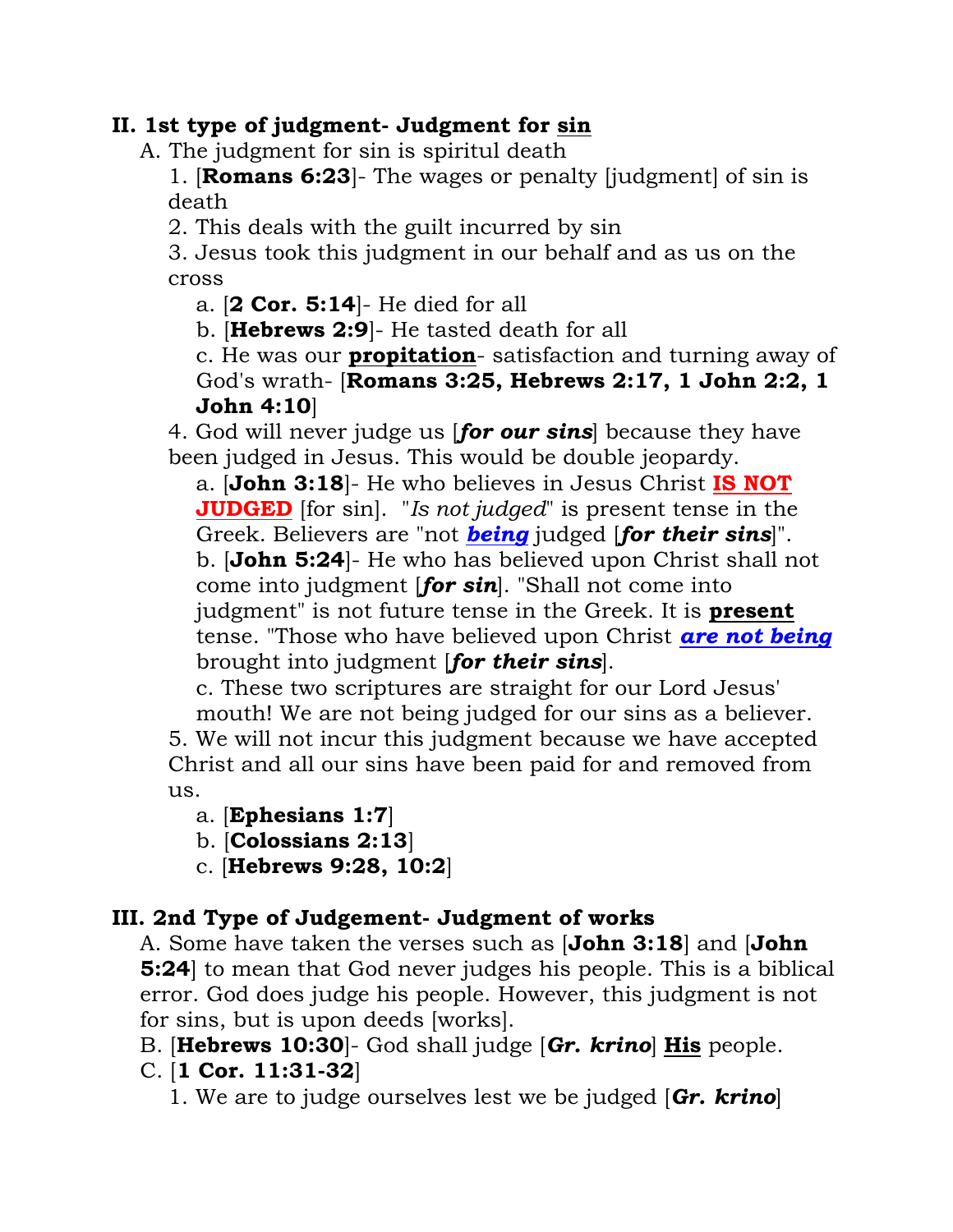2. When we are judged [*Gr. krino*], we are chastened of **THE LORD**

D. The verses above plainly say that God will and does judge his people- this judgement [**krino**] is upon our deeds and is for our good.

# **IV. The chastening of the Lord**

A. [**Hebrews 12:5-9**] The Lord chastens those he loves.

1. chasten- Gr. *paideia*- lit. *child training*; this is just for his children- not unbelievers who are not his children.

2. rebuked- Gr. *elegcho*- *to admonish*

B. However, what is this chastening? How does God chasten His children? Does He send disasters upon them? Does He send cancer upon them? Does He cause them to suffer financial lack? B. God will not put on His children curses that Jesus took for them on the cross.

1. Jesus redeemed us from sickness- [**1 Peter 2:24**]

2. Jesus redeemed us from calamity- [**Isaiah 54:14**]

3. Jesus died for our prosperity- [**2 Cor. 8:9**]

# **V. The Four Stages of God's Discipline**

A. **Stage #1**-[**2 Tim. 3:16**]- God's main way he will bring chastening [**paideia**- child training] to His children is by **HIS WORD**!

1. The Word of God is profitable for

a. Teaching- Gr. *didaskalia*

b. Reproof- Gr. *elegcho*- **SAME WORD AS IN HEBREWS 12:5**- "rebuke"

c. Correction- Gr. *epanorthosis*- *straightening up again-*God uses his Word to straighten us up!

d. Instruction- Gr. *paideia*- **SAME WORD AS IN HEBREWS 12:5**- "*chasten*"

2. Whenever someone opens up God's Word it will work to straighten them up and child train them. Open up the bible and speaks to them in an area that is wrong in their life. They turn on TV and Joyce Meyer is talking right at them! Turn on the radio and Copeland is saying the same thing. God will first and primarily bring discipline to His children by **His Word**.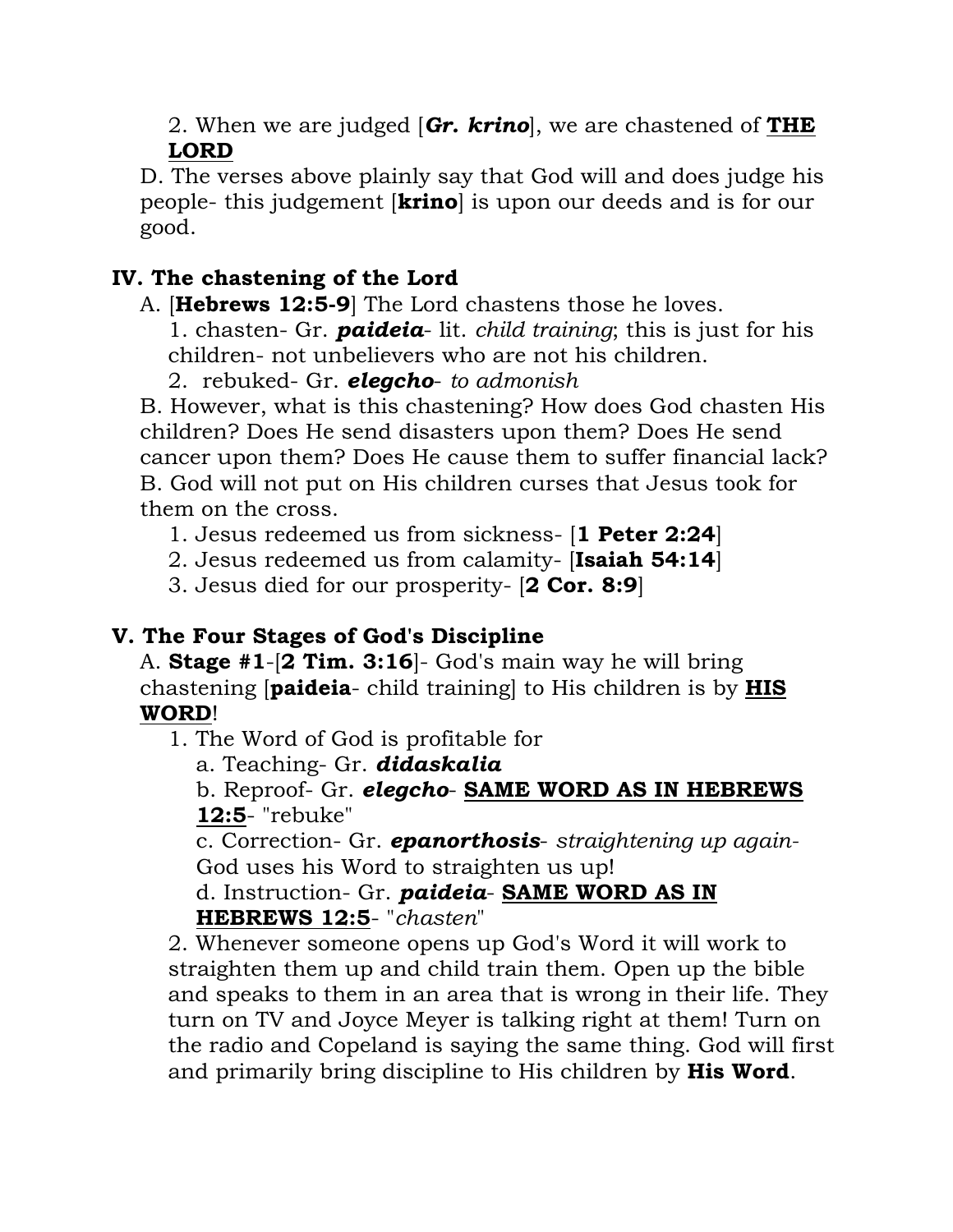B. **Stage #2**- [**Galatians 6:8**]-If Christians do not let the Word of God "spank" them and straighten them up, then God permits their own consequences to "spank" them. If we sow to the flesh we will reap **FROM THE FLESH** [**Not God**] corruption and harmful things. God allows them to experience these things to bring them back to Him.

C. **Stage #3**- [**1 Cor. 5:5; 1 Tim. 1:20**] -They are handed over to Satan for the destruction of the flesh- If they do not listen after the first two stages then after a **protracted** period of time, God will take his protection off of them and allow the devil to attack their flesh [natural life]. God does not do the work of destroying, Satan does! This stage is when one's sin is not only affecting them but others around them.

1. [**1 Tim 1:20**]- They were handed to Satan to learn [Gr. **paideuo**- child trained] not to blaspheme.

2. God disciplines at this stage by taking his protection off. 3. Many think every time they sin, the devil is free to come in and destroy them. Notice it was not until this stage could Satan have the authority to do any harm to a Christian. For a Christian who knows and uses their authority, Satan cannot come in and destroy them even with they mess up!

D. **Stage #4**- [**Acts 5:5;10, 1 Cor. 11:30**] This stage is where one dies early before their time. Satan is the cause of this and not God.

# **VI. Sin**

A. Sin does not change God, it changes you.

B. God's inheritance and what Jesus died for is given by grace 1. [**Ephesians 1:3**]

2. [**Romans 8:32**]- All that God gives he gives by his grace-**FREELY**. They must be received however by faith.

- C. But they must be received by faith
- D. When we sin we

1. [**Hebrews 3:13**] Harden our own heart and turn from Him. He does not turn from us!

2. [**1 John 3:20-21**] Lose our confidence [faith/trust] in God-It is our faith that receives God's grace. When we sin we do damage to our heart and faith and confidence to receive from God.